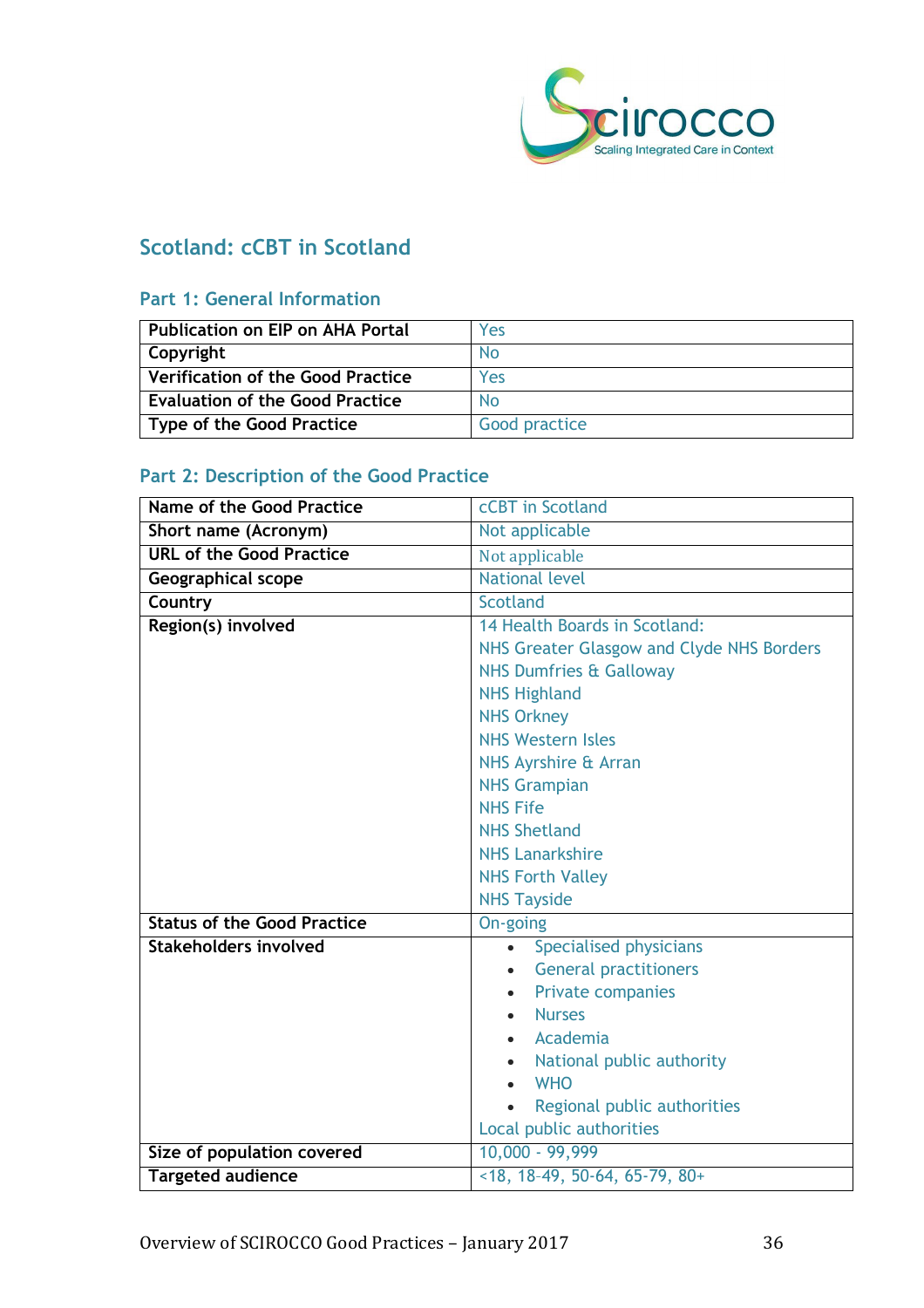

### **Summary of the Good Practice**

The practice covers mental health in particular the treatment of those individuals suffering from depression and anxiety. The aim of the practice is to offer evidencebased treatment on a large scale to all those patients deemed suitable for a computerised treatment by a competent clinical member of staff. The treatment is delivered in the individual's home and who are directly responsible for the management of their treatment. The computerised therapy (cCBT) is co-ordinated and monitored locally by cCBT Services based in each of the specific territorial Health Boards. The method of implementation and the service model are key to the successful establishment of the cCBT services and are adapted locally from a standardised model of implementation development and tested over many years. The cCBT services are integrated into the local psychology therapy stepped or matched care clinical service models and offered as a mainstreamed treatment option. The implementation, service development, clinical governance and service usage is overseen by a national team who take responsibility for the overall success of the cCBT practice in Scotland. Within this national team there is expertise

**Key words:** Mental health, efficient, effective, innovative, service

**Good practice being part of the larger programme**

Yes.

MasterMind: MasterMind is a European project that will define the key barriers and facilitators when implementing cCBT. The project in Scotland was the starting point for a wider implementation now called cCBT TEC which encompasses the implementation of sustained cCBT services in all territorial Health Boards in Scotland.

### **Challenges / problems addressed by the good practice**

The practice will primarily be used to provide patients greater access to psychological therapies. There is an ever- increasing demand for mental health treatment across a wide spectrum of severity and range of conditions. The provision of computerised CBT provides a cost effective, large-scale solution in the treatment of the most prevalent mental health conditions such as depression. The solution can be used by a range of clinicians across a number of specialities with over 22 different services now referring to cCBT in Scotland, this including GPs, psychologists and psychiatrists.

**Importance of the challenges / problems before starting to implement good practice**

The problem is considerable. Depression is the leading cause of disability worldwide and the demand for treatment is on the raise due largely to increasing life expectancy. Depression is highly prevalent and has a severely negative impact on mental wellbeing of the individuals, their quality of life and their social and work-related functioning both on the short and long-term. Depression is one of the most expensive diseases, with the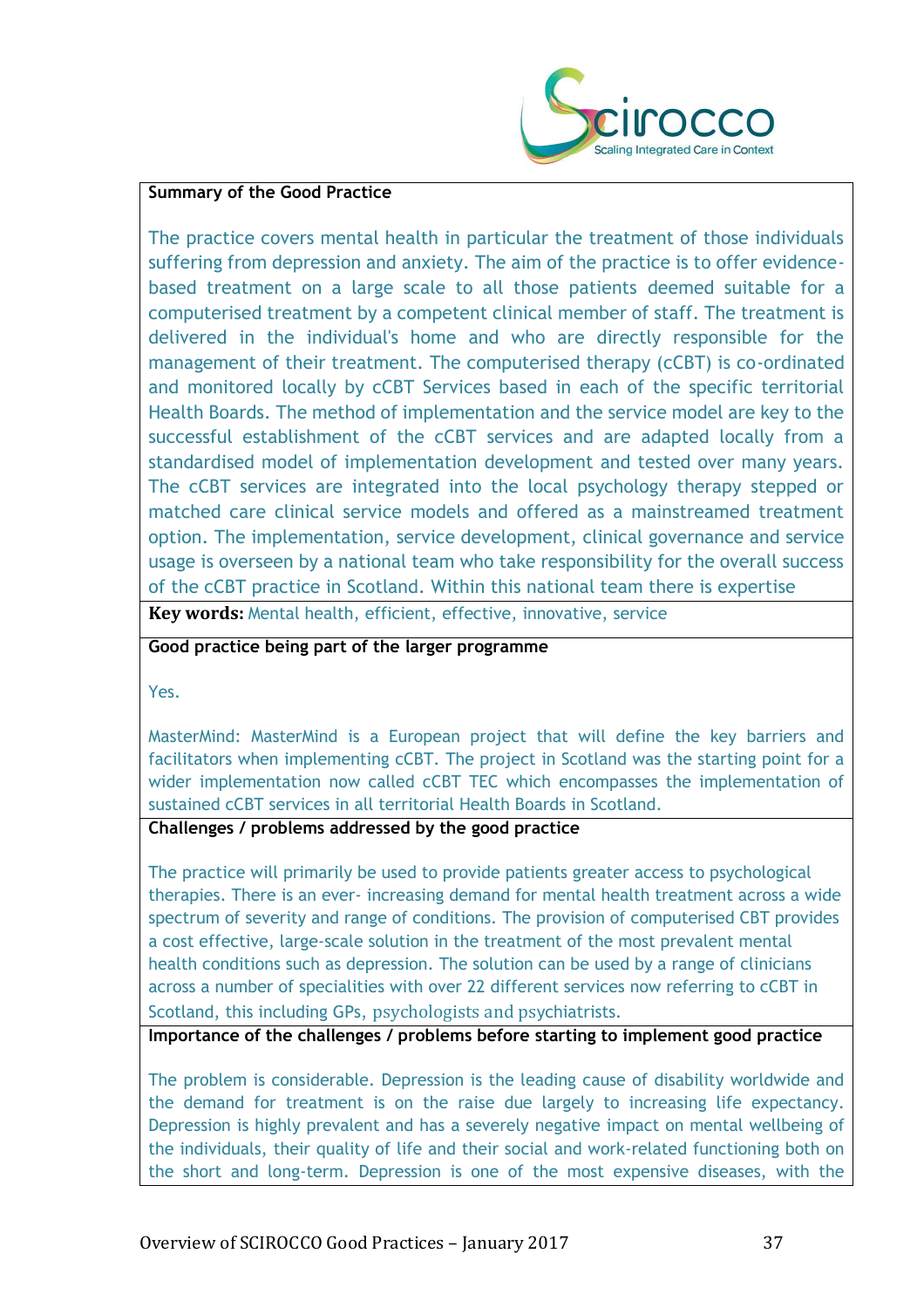

economic cost of depression doubling over the last ten years in many EU countries. Costs across the EU in 2010 were estimated at €136.3 billion and only a third of this cost is directly related to the treatment of the condition. The remaining two thirds related to indirect costs such as lost productivity or absenteeism from work. With the increase in demand more traditional styles of treatment such as face-to-face therapy are unable to keep up with the demand for treatment leading to long waiting times.

**Environment before the good practice was implemented** 

There was limited options for GPs at the point of diagnosis as the majority of patients that will use cCBT will not be suitable for face-to-face psychology services as they will be suffering from moderate symptoms. The options available to GPs would be medication namely anti-depressants or recommendations to self-help materials online or in local libraries. The practice has already indicated that it can and is used as a first treatment for depression with 23% of patients having had no previous treatment before commencing with cCBT.

**Key innovative elements of the good practice and how the good practice improved situation compared to previous practice**

cCBT in Scotland is still in development and is currently available in 6 of its 14 Health Boards, 44% of the population, the remaining population will be provided access in 2017. At this point in the implementation process the cCBT services provides access to evidence based psychological treatment to over 7,100 patients per year at a cost that would be equal to employing approximate 4 clinical psychologists with a maximum potential caseload of 400 patients per year. cCBT is completed in patients home and delivered online via their web browser. The patient manages their treatment but is monitored centrally and patients when required can access support.

## **Part 3: Transferability of the Good Practice**

| <b>Cost-effectiveness of the good</b> Lower costs, equal outcomes |                                                                                 |
|-------------------------------------------------------------------|---------------------------------------------------------------------------------|
| practice (including all kind of costs                             |                                                                                 |
| and outcomes such as better health,                               |                                                                                 |
| quality of life or other resources)                               |                                                                                 |
|                                                                   | Resources required for the deployment of the good practice (personnel equipment |

or the good practice (p **facilities, ICT and other resources required**

The treatment is completed either in the patient's home or at community locations such as libraries using existing equipment and technological infrastructure. The key cost is for a licence for the cCBT software, this is a nationally procured licence so the costs are reduced due to the economies of scale. The other resource requirements relate to the administration of the cCBT services in each of the 14 Health Boards and are determined by the size and expected activity of the local cCBT service. It is expected that approximately 19 administrators will be needed in total across all services in Scotland. In addition to the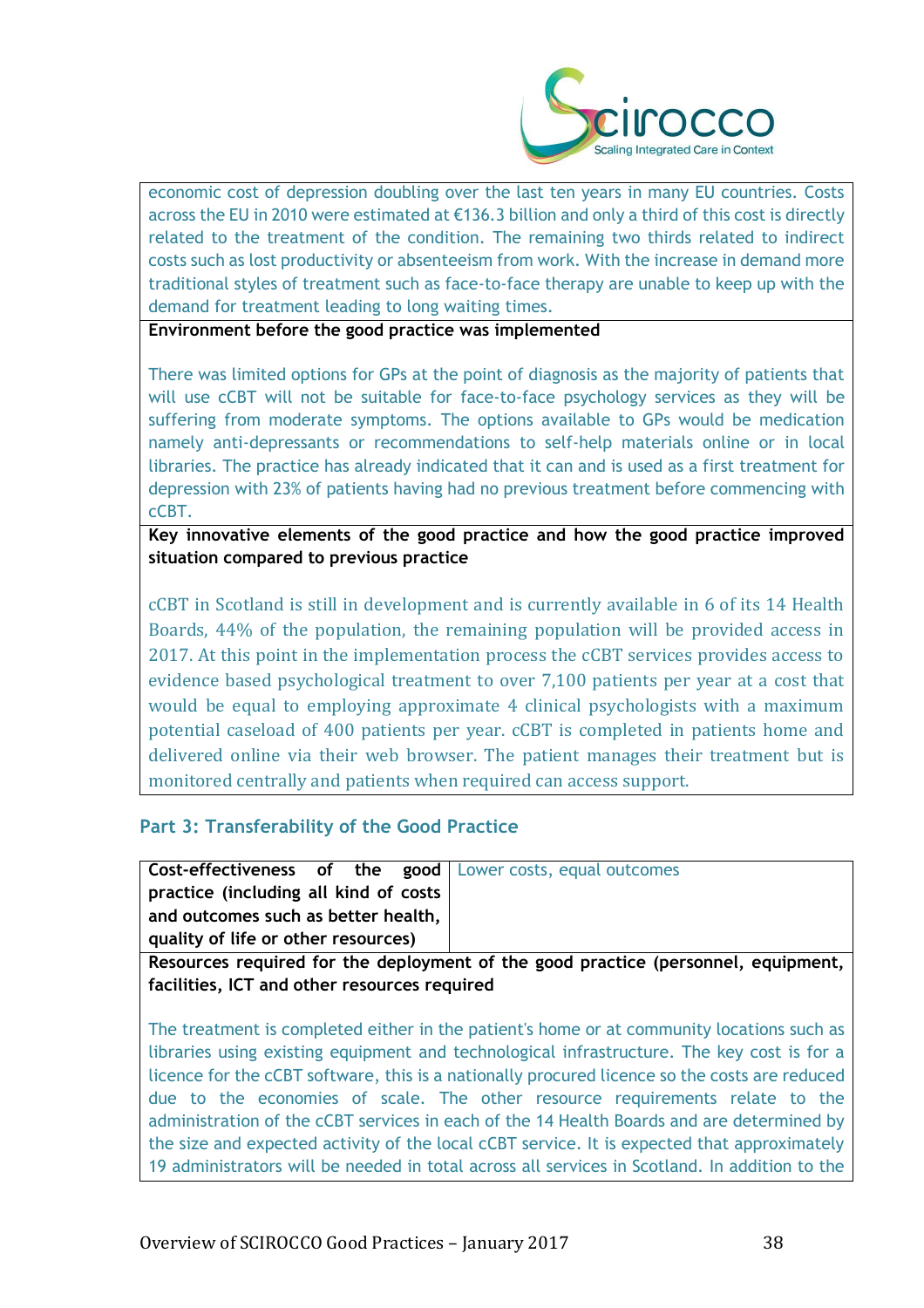

running costs there are implementations costs that relate to staffing a national implementation team. This team is made up of two full time members of staff who work with each of the territorial boards during the implementation process.

| <b>Total budget of the Good Practice</b> | $\bigcup$ €100.00 - €499,999 |
|------------------------------------------|------------------------------|
| Source of funding                        | National funding             |
|                                          |                              |

**The main actions that have to be done to deploy the Good Practice**

There are many steps taken during the deployment process. The first of these is to engage with territorial Health Boards to; set-up local clinical governance and management structures, recruit service administrator, train local staff in cCBT program and service administration, set-up all administration procedures and adapt service model to local needs, set-up referral routes and integrate service into local psychology stepped/matched care models. After this stage, the next step in the process is the engagement with referrer groups and market services within local areas. This will account for the majority of time taken to implement the service, approximately two thirds of the allocated time and will ultimately dictate the success and scale of the service in each of the areas. The final stage is to ensure that mainstreamed, sustained funding is found within the territorial boards for the running costs of the service.

**Issues during the implementation of the Good Practice**

There have been 2 significant difficulties. The first relates to technical issues caused by the age of the cCBT product that is currently the program of choice in Scotland. The second and more significant issue relates to the engagement of clinical staff and the generation of referrals. When using technology in a treatment setting there is a need to overcome negative attitudes and distrust that may be present within clinical settings. This was overcome through an appropriate marketing strategy and the presentation of the evidence of the successful clinical outcomes of treatment and the benefit of cCBT services.

**Additional resources required to scale up Good Practice**

No.

**Basis to support sustainability of the Good Practice**

This practice fulfils a need within the health care system in Scotland. The scale of deployment and usage combined with the demand of the services for depression, the cost and clinical effectiveness of the services and the longer- term potential impact supports the argument for sustained services.

## **Evidence to observe the Good Practice**

A practice report, video or digital media, a visit to implementation site.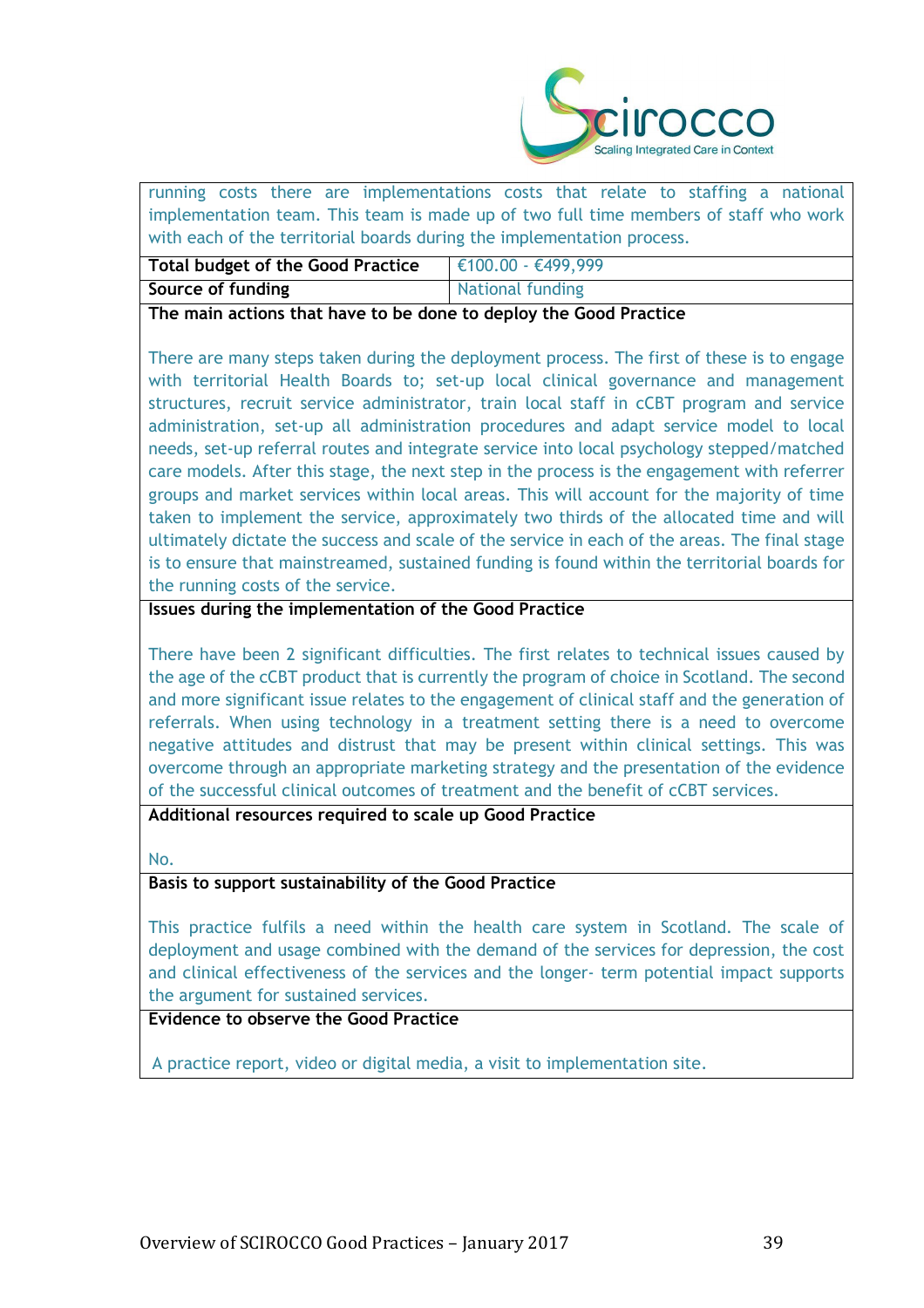

## **Part 4: Viability assessment of the Good Practice**

#### **Time needed to deploy the Good Practice**

Between one year and three years.

To prepare for the implementation an understanding is developed that focuses on the structures of the psychology service in each of the individual Health Board areas. In addition evidence of the effectiveness of this type of treatment is identified. Those employed at the national levels are identified from a pool of individuals with genuine expertise in the areas of mental health, technology and service implementation. During the implementation process training materials and marketing materials must be developed. Finally some form of central monitoring of the service must be set-up.

**Investment per citizens / patient / client in terms of financial resources**

Between €100 – €1.000 per targeted citizen / patient.

The cost per patients has been calculated by dividing the total running costs of the service including staffing and the cost of the national cCBT software licence by the number of patients accessing the service, within a 12-month period. This method of calculating the costs per patient is used by other mental health and clinical psychology services such as face-to-face, therefore making it directly comparable between the more traditional services and cCBT.

## **Evidence behind the Good Practice**

Agreed evidence. Evidence is based on an agreed established monitoring system/process before and after implementation of the Good Practice.

The evidence for the clinical intervention i.e. cCBT has been identified from within key clinical publications. Clinical publications have also been written based on the results of the cCBT practice in Scotland through the MasterMind project. Evidence of the success of the service model and implementation process is gathered during deployment and from routine practice. This evidence includes referral rates and patterns, engagement in treatment and completion rates, clinical outcome data and patient satisfaction data. Evidence from the services is collated nationally and analysed by those in the national implementation team with the clinical and implementation expertise. All results are shared between the national team and the territorial boards and are used to shape service improvement and marketing activities.

#### **Maturity of the Good Practice**

There is evidence that the practice is economically viable and brings benefits to the target group. Further research and development is needed in order to achieve market impact and for the practice to become routine use.

The first cCBT services where established in Scotland between 2005 and 2007. In 2014 an additional 4 service were developed. All services have been running at capacity and are